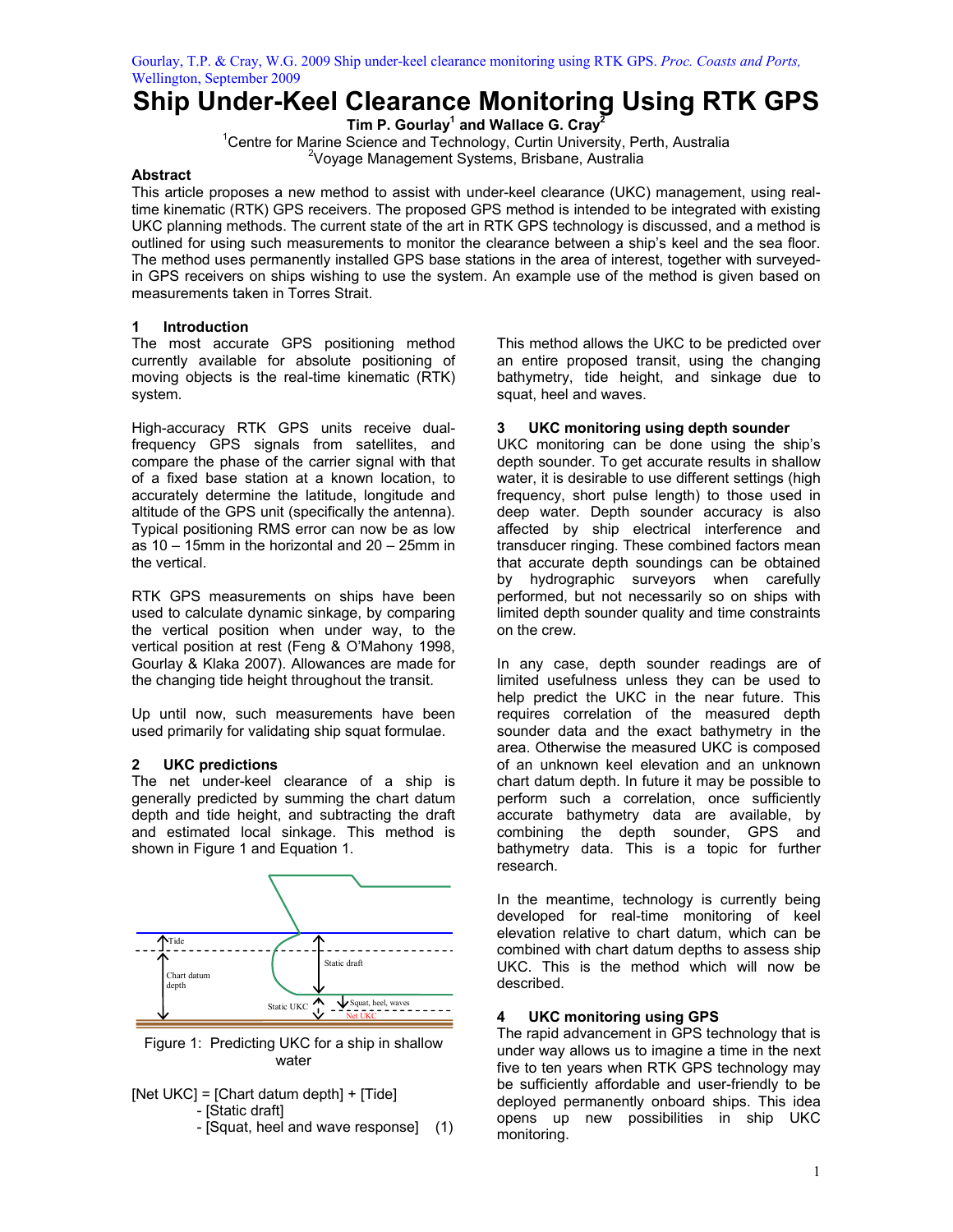The ability of GPS receivers to determine the altitude of fixed points on the ship relative to a known vertical datum means that the potential exists to bypass the measurement of tide heights, ship drafts and local sinkage in determining the elevation of a ship's keel relative to chart datum. When combined with charted bathymetry, the under-keel clearance can then be obtained.

The RTK GPS concept for monitoring real-time ship under-keel clearance is shown in Figure 2 and Equation 2.



Figure 2: GPS concept for monitoring ship UKC

#### Real-time UKC at bow

 = (chart datum depth at latitude and longitude of bow at that instant)

 + (measured bow GPS altitude above chart datum at that instant)

(bow GPS antenna height above keel)

(2)

Similar relations are used at other points on the ship.

In order for this method to be valid, the datum used for GPS elevations must be chosen to be the same as the chart datum used for bathymetry.

As seen in Equation 2, the GPS concept delivers a direct method of monitoring ship UKC, which does not require input of tide height, ship draft or ship sinkage. The combined effect of all these is measured directly by the GPS.

Note that standard UKC planning methods must still be used for estimating UKC over the remainder of a given transit, to take into account future variations in tide height, ship speed and so on.

#### **5 RTK GPS hardware requirements**

The RTK GPS monitoring system for ship UKC would require the following hardware to be installed:

#### *Permanent RTK GPS base stations*

The method can be used in any area in which a permanent RTK GPS base station is able to be installed. The base station transmits RTK GPS corrections to the shipboard receivers.

The accuracy of RTK GPS measurements decreases with distance between the base station and roving receivers. In addition, RTK GPS corrections can generally only be transmitted over line-of-sight distances. Therefore for ports with fairly short approach channels (e.g. less than 8 nautical miles), a single base station should be sufficient, while for long channels multiple base stations may be needed.

#### *Permanent ship-mounted RTK GPS receivers*

RTK GPS receivers would be mounted permanently on ships wishing to use the UKC monitoring system. In order to measure the vertical elevation of any point on the ship's keel, three RTK GPS receivers should be used on each ship, ideally one at the bow, one at the port bridge wing and one at the starboard bridge wing. Each RTK GPS antenna should then be surveyed to determine its exact position relative to the ship's coordinate system.

The RTK GPS units receive GPS signals from satellites, as well as RTK GPS corrections from the shore base stations, and calculate accurate time-stamped latitude, longitude and altitude. This information is then transmitted to the ship's bridge. For the bow receiver, the ship's existing cable runs may be used. For the bridge wing receivers, either cable or wireless methods could be used.

#### **6 UKC monitoring software**

CMST and VMS have written a development version of the software "GpsKeelClear", which is designed to run on a laptop on the ship's bridge. Measured UKC would be displayed on this laptop, and could also be transmitted to the harbourmaster or pilot station ashore.

The software is designed to operate as follows: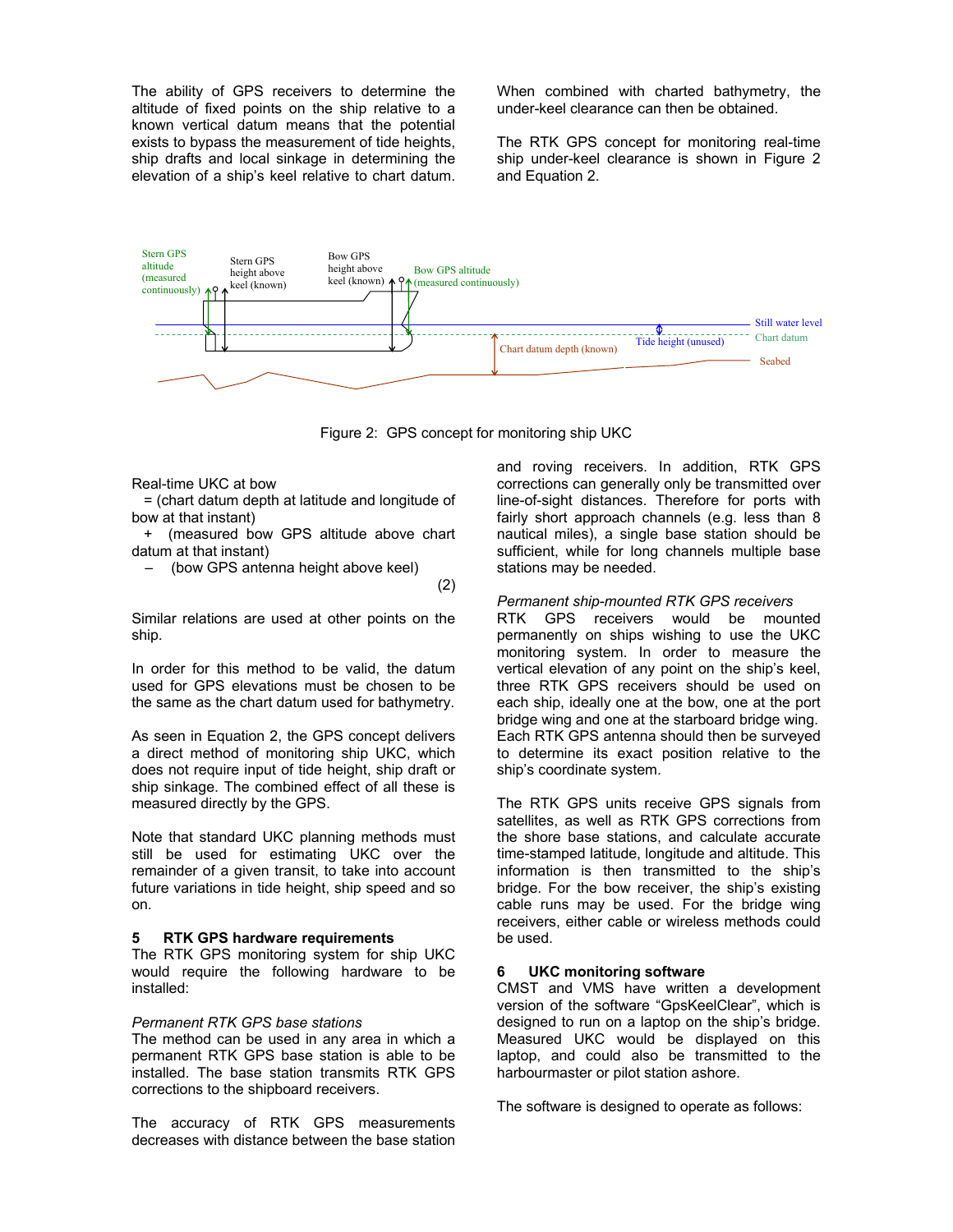#### *Pre-input bathymetry data*

Accurate bathymetry data is pre-input for each shipping channel that is installed with RTK GPS base stations. The bathymetry data is obtained from hydrographic surveys, giving chart datum depths on a (latitude,longitude) grid.

#### *Pre-input GPS antenna positions*

The onboard RTK GPS receivers are "surveyed in" on installation, so that their exact positions are known relative to the ship's coordinate system. The geometry of the ship is also pre-input.

#### *Input measured RTK GPS positions*

The software takes in the corrected RTK GPS positions from each of the ship RTK GPS units, which give the latitude, longitude and altitude of each receiver relative to chart datum. The preinput geometry of the ship is then used to determine the latitude and longitude of each keel extremity at that instant, together with the vertical position of each keel extremity beneath chart datum at that instant.

#### *Calculate corresponding bathymetry*

The measured latitude and longitude of each keel extremity are combined with the pre-input bathymetry grid to determine the chart datum depth at each keel extremity at that instant.

#### *Display keel and seabed vertical positions*

The vertical position (beneath chart datum) of the seabed and ship's keel are displayed on screen for the ship pilot.

#### **7 UKC monitoring example**

To demonstrate the method, a UKC monitoring snapshot is presented in Figure 3, based on an RTK GPS trial of the ship "Iver Example" travelling eastbound through Prince of Wales Channel, Torres Strait on 12<sup>th</sup> February 2008. This trial was one of 11 RTK GPS trials on ships travelling through Torres Strait, which used three RTK GPS receivers on each ship, and an RTK GPS base station on Thursday Island. An escort vessel was also used as a moving base station for the squat prediction validations (following the method of Härting & Reinking 2002), however an escort vessel is not required for the UKC monitoring method described here.

The results given here were not generated in real time, as is proposed for the system, but were hindcast from collated real-time measurements.





Since the transit is in an east-west direction, depths have been plotted against longitude, based on the position of the ship's bow at that instant during the transit. For port approach

channels, depths would normally be plotted against distance along the channel.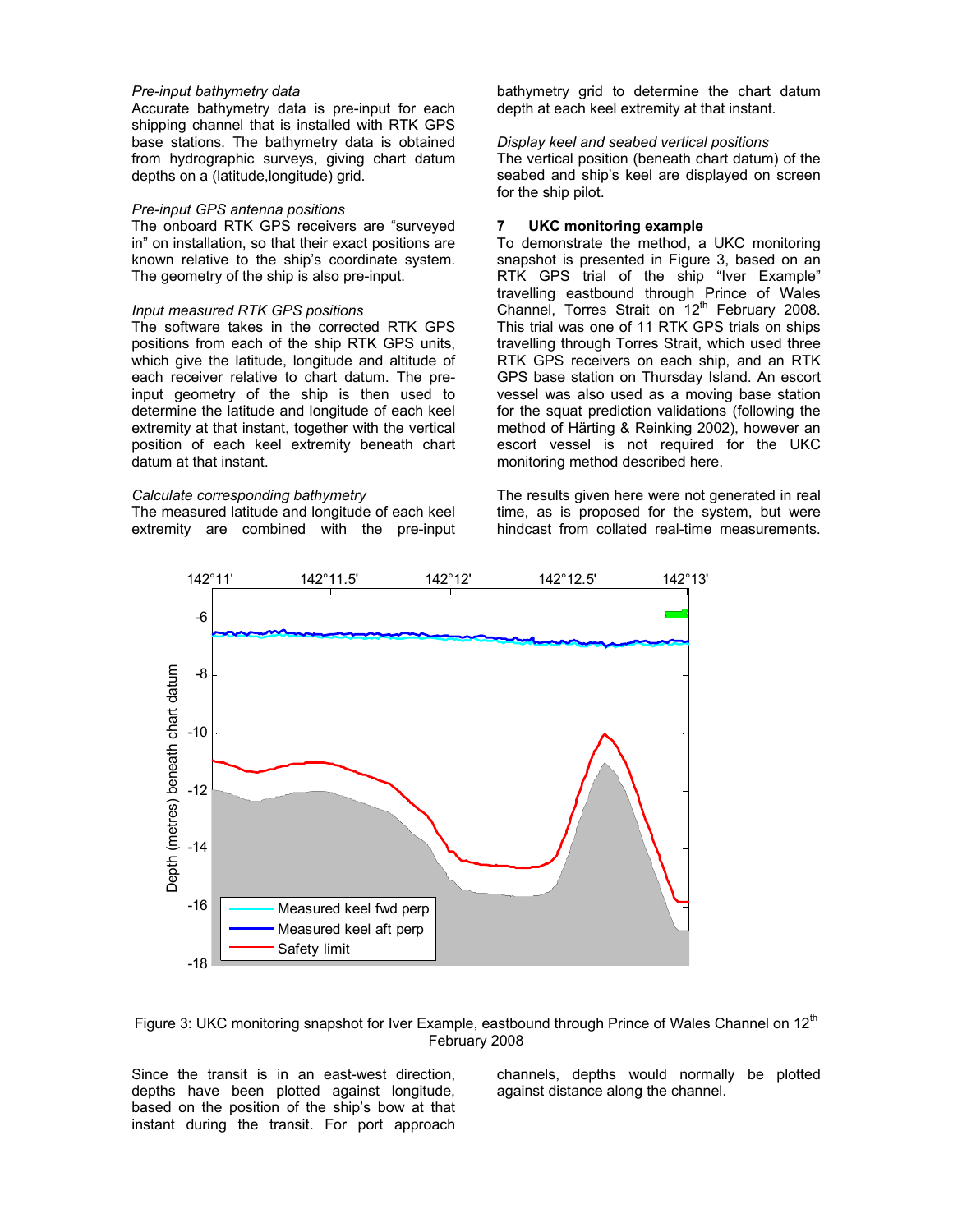The keel depths in Figure 3 have also been plotted using bow longitude. The ship is shown in green at the top right, to the correct horizontal scale. The snapshot is taken when the ship's bow reaches 142°13´E, and shows the previous two nautical miles (approx) of the transit. The keel depth beneath chart datum is shown at the bow and stern. Normally the maximum keel depth over all of the hull extremities (including port and starboard forward and aft shoulders) is also shown. However in this case the maximum keel depth is equal to the value at the forward perpendicular, so has been omitted for clarity.

The bathymetry grid used for this example has been taken from Australian Hydrographic Office charts, however recent surveys will soon produce more detailed bathymetry data which could be input to the software.

The plot shown in Figure 3 is a snapshot at the time the ship's bow passes 142°13´E. When running UKC monitoring software on the ship's bridge, the screen would update continually to show the latest position and depths.

#### **8 Comparison with UKC predictions**

The potential exists for the RTK GPS monitoring method to be used alongside predictive UKC software. For example, the measured UKC display shown in Figure 3 might also display the predicted maximum keel depth alongside the other values. Since conservative methods are used to predict the ship squat and wave-induced motions, the measured keel depth should always lie above the predicted value. This comparison would serve as a check on the predicted UKC.

An example use of this method is shown in Figure 4, at the same snapshot as shown in Figure 3, with the bow passing 142°13´E. In this case the plot shows the predicted maximum keel depth at each point during the transit, as developed during the passage plan. The measured keel depth (maximum over all keel extremities) is also shown up until the present time. The chart datum depth is over the measured track up until the present time, and over the predicted track for the remainder of the transit.



Figure 4: UKC monitoring snapshot for Iver Example, eastbound through Prince of Wales Channel on  $12^{\text{th}}$ February 2008, showing measured and predicted UKC

Such a display serves as a check on the UKC prediction method used. Also, if for any reason the measured keel depth lies below the predicted value, it can be seen whether this will lead to a possible grounding over the remainder of the transit.

In practice such a UKC display might show the whole transit in a single display, as well as a close-up of the present situation as shown in Figure 4.